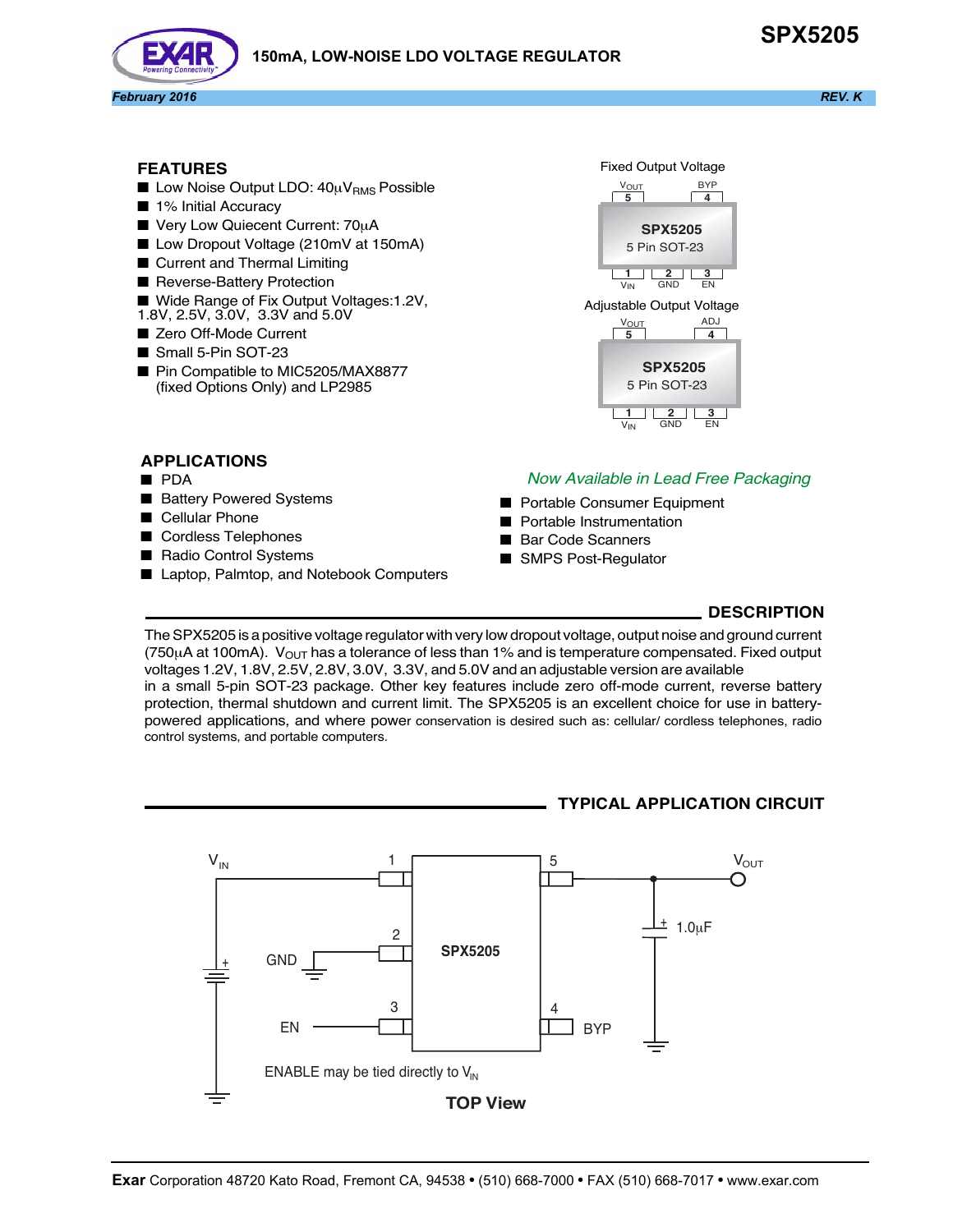

### **ABSOLUTE MAXIMUM RATINGS**

Thermal Shutdown .................................................................... Internally Limited Lead Temperature (Soldering, 5 seconds) ................................................. 260°C Operating Junction Temperature Range .................................... -40°C to +125°C

Input Supply Voltage ......................................... -20V to +20V Enable Input Voltage ......................................... -20V to +20V

#### **RECOMMENDED OPERATING CONDITIONS**

# **ELECTRICAL CHARACTERISTICS**

 $T_J=25^{\circ}$ C, V<sub>IN</sub> = V<sub>OUT</sub> + 1V, I<sub>L</sub> = 100μA, C<sub>L</sub> = 1μF, and V<sub>ENABLE</sub> ≥ 2.4V. The ◆ denotes the specifications which apply over full temperature range -40°C to +85°C, unless otherwise specified.

| <b>PARAMETER</b>                                   | MIN        | TYP       | <b>MAX</b>           | <b>UNITS</b>           | <b>CONDITIONS</b>                                                                                     |
|----------------------------------------------------|------------|-----------|----------------------|------------------------|-------------------------------------------------------------------------------------------------------|
| Output Voltage Tolerance (V <sub>OUT</sub> )       | -1<br>$-2$ |           | $+1$<br>$+2$         | %V <sub>NOM</sub>      | ٠                                                                                                     |
| Output Voltage Temperature Coefficient             |            | 57        |                      | ppm/°C                 | ٠                                                                                                     |
| Line Regulation                                    |            | 0.03      | 0.1<br>0.2           | %N                     | $V_{IN}$ = $V_{OUT}$ +1 to 16V and $V_{EN}$ $\leq$ 6V<br>$V_{IN} = V_{EN} = V_{OUT} + 1 \leq 8V$<br>٠ |
|                                                    |            |           | 0.2                  | %N                     | $V_{IN}$ = $V_{EN}$ = $V_{OUT}$ +1 to 16V<br>Ta = $25^{\circ}$ C to 85 $^{\circ}$ C                   |
| Load Regulation                                    |            | 0.1       | 0.2<br>0.5<br>1.0    | $\%$                   | $V_{IN} = V_{OUT} + 1V \ge 2.5V$<br>$I_1 = 1 \text{mA}$ to 150 mA<br>٠<br>$I_L$ = 100uA to 1mA<br>٠   |
| Dropout Voltage (See Note 2)<br>$(V_{IN} - V_{O})$ |            | 30        | 50<br>70             | mV                     | $I_L = 100 \mu A$<br>٠                                                                                |
|                                                    |            | 140       | 190<br>230           | mV                     | $I_L = 50mA$                                                                                          |
|                                                    |            | 180       | 250<br>300           | mV                     | $I_L = 100mA$<br>٠                                                                                    |
|                                                    |            | 210       | 275<br>350           | mV                     | $I_L = 150mA$<br>٠                                                                                    |
| Quiescent Current (I <sub>GND</sub> )              |            | 0.05      | 1<br>5               | μA                     | $V_{ENABLE} \leq 0.4V$<br>$V_{ENABLE} \leq 0.25V$                                                     |
| <b>Ground Pin Current</b><br>$(I_{GND})$           |            | 70        | 125<br>150           | μA                     | $I_L = 100 \mu A$<br>٠                                                                                |
|                                                    |            | 350       | 600<br>800           |                        | $I_L = 50mA$<br>٠                                                                                     |
|                                                    |            | 750       | 1000<br>1500         |                        | $I_L = 100mA$<br>٠                                                                                    |
|                                                    |            | 1300      | 1900<br>2500         |                        | $I_L = 150mA$<br>٠                                                                                    |
| Ripple Rejection (PSRR)                            |            | 70        |                      | dB                     |                                                                                                       |
| Current Limit (I <sub>LIMIT</sub> )                |            | 360       | 500                  | mA                     | $V_{OUT} = 0V$                                                                                        |
| Output Noise (e <sub>NO</sub> )                    |            | 300       |                      | $\mu V_{RMS}$          | $I_L = 10$ mA, $C_L = 1 \mu F$ , $C_{IN} = 1 \mu F$<br>(10Hz - 100kHz.)                               |
|                                                    |            | 40        |                      | $\mu$ V <sub>RMS</sub> | $I_L = 10mA, C_L = 10\mu F, C_{BYP} =$<br>$1 \mu F, C_{1N} = 1 \mu F, (10 Hz - 100 kHz)$              |
| Input Voltage Level Logic Low (V <sub>II</sub> )   |            |           | 0.4                  | $\vee$                 | <b>OFF</b>                                                                                            |
| Input Voltage Level Logic High (V <sub>II</sub> )  | 2.0        |           |                      |                        | <b>ON</b>                                                                                             |
| <b>ENABLE Input Current</b>                        |            | 0.01<br>3 | $\overline{2}$<br>20 | μA                     | $V_{\parallel} \leq 0.4V$<br>$V_{\text{IH}}^{\text{IL}} \geq 2.0 V$                                   |

Note 1: The maximum allowable power dissipation is a function of maximum operating junction temperature, T<sub>J (max)</sub>, the junction to ambient thermal<br>resistance, and the ambient,  $\theta$ J<sub>A</sub>, and the ambient temperature T<sub>A</sub>. given: P<sub>D (max)</sub> = (T<sub>J (max)</sub> - T<sub>A</sub>)/θJ<sub>A</sub>, exceeding the maximum allowable power limit will result in excessive die temperature; thus, the<br>regulator will go into thermal shutdown. The θJ<sub>A</sub> of the SPX5205 is 220°C/W m

**Note 2:** Not applicable to output voltages of less than 2V.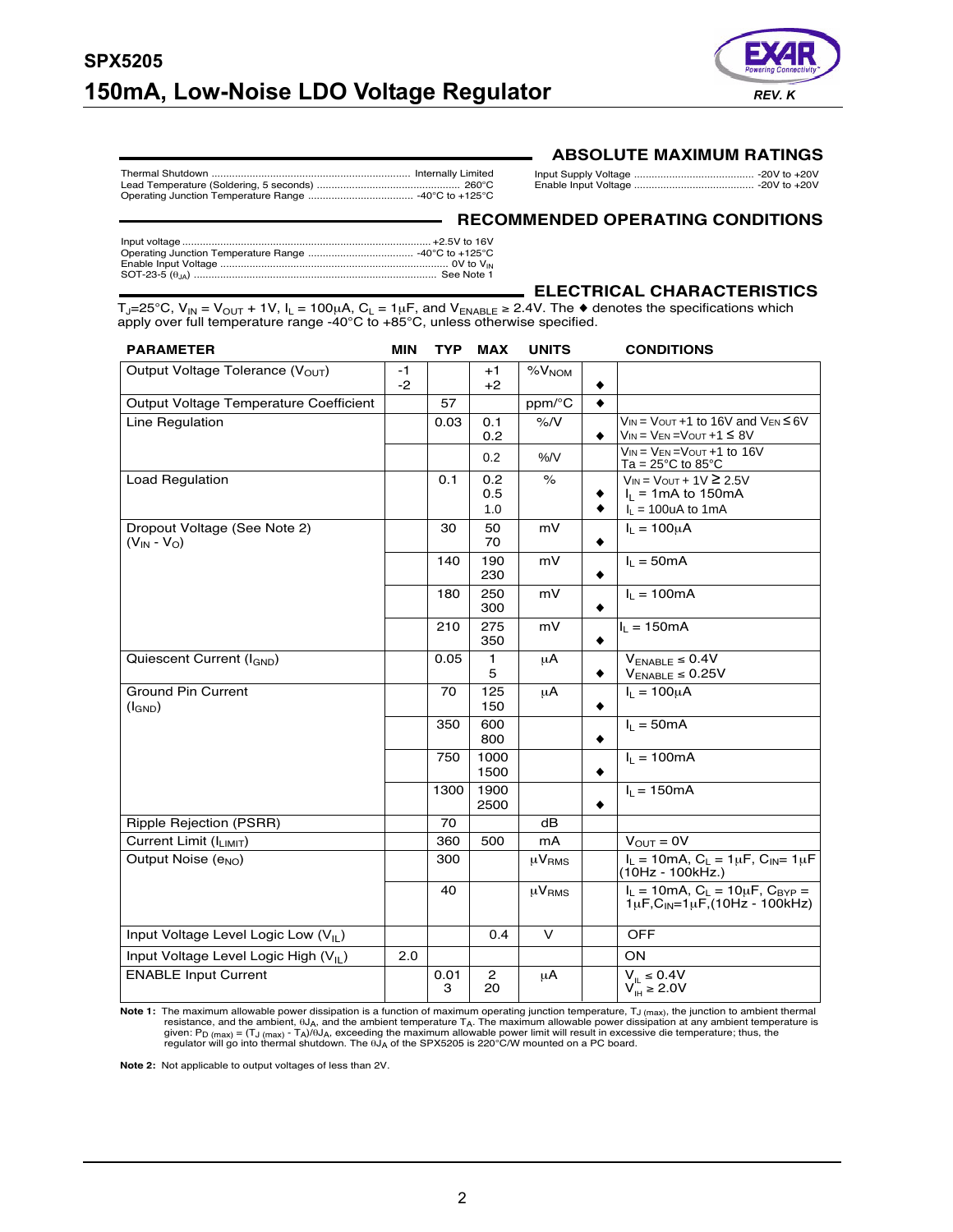

# **REV. K 150mA, Low-Noise LDO Voltage Regulator**

# **TYPICAL PERFORMANCE CHARACTERISTICS**









*Ground Current vs Load Current in Dropout Output Voltage vs Input Voltage*

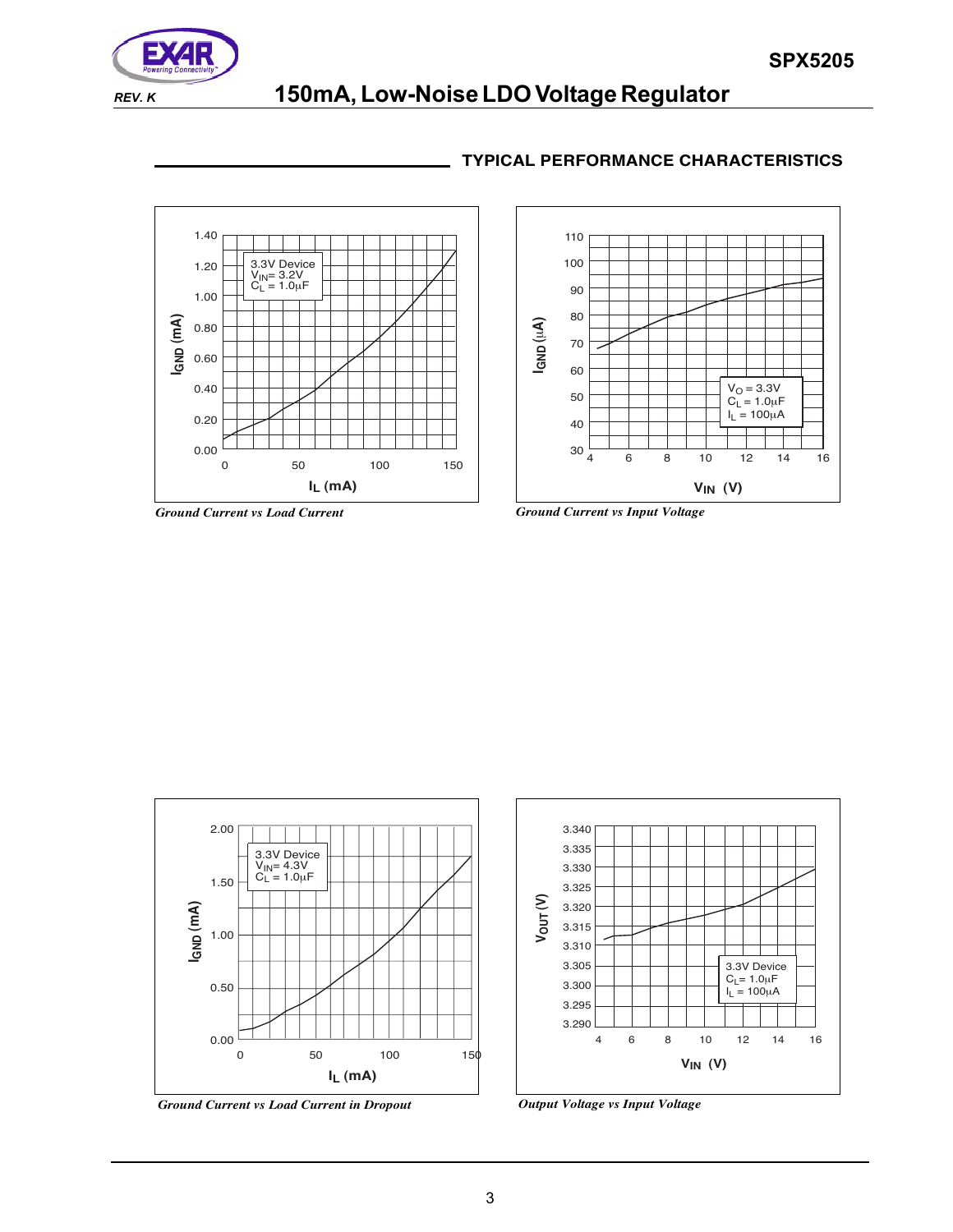# **SPX5205 150mA, Low-Noise LDO Voltage Regulator** *REV. K*





### **TYPICAL PERFORMANCE CHARACTERISTICS**









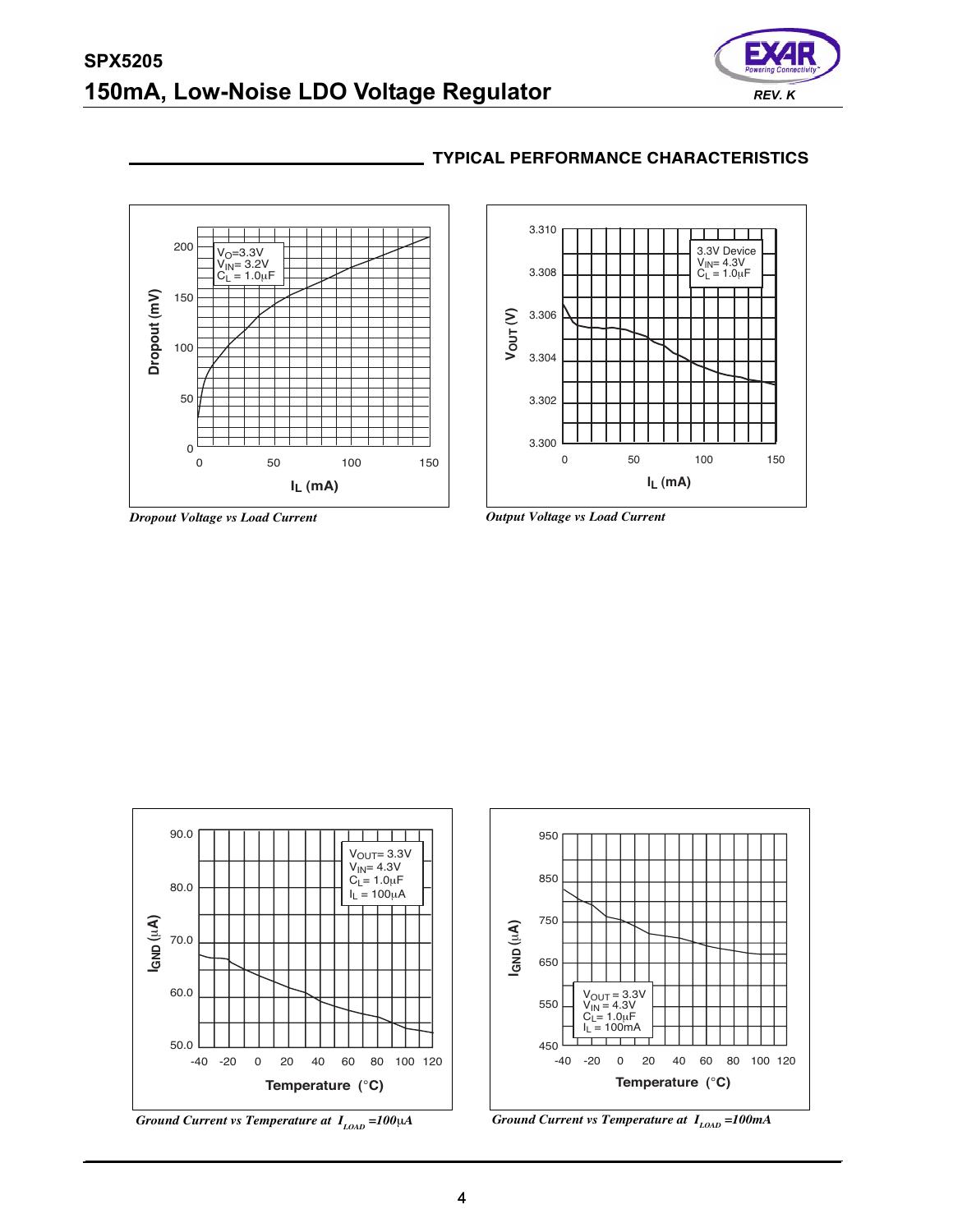

# **REV. K 150mA, Low-Noise LDO Voltage Regulator**

# **TYPICAL PERFORMANCE CHARACTERISTICS**



*Ground Current in Dropout vs Temperature Output Voltage vs Temperature*







*ENABLE Voltage, ON threshold vs Input Voltage Output Noise vs. Bypass Capacitor Value*

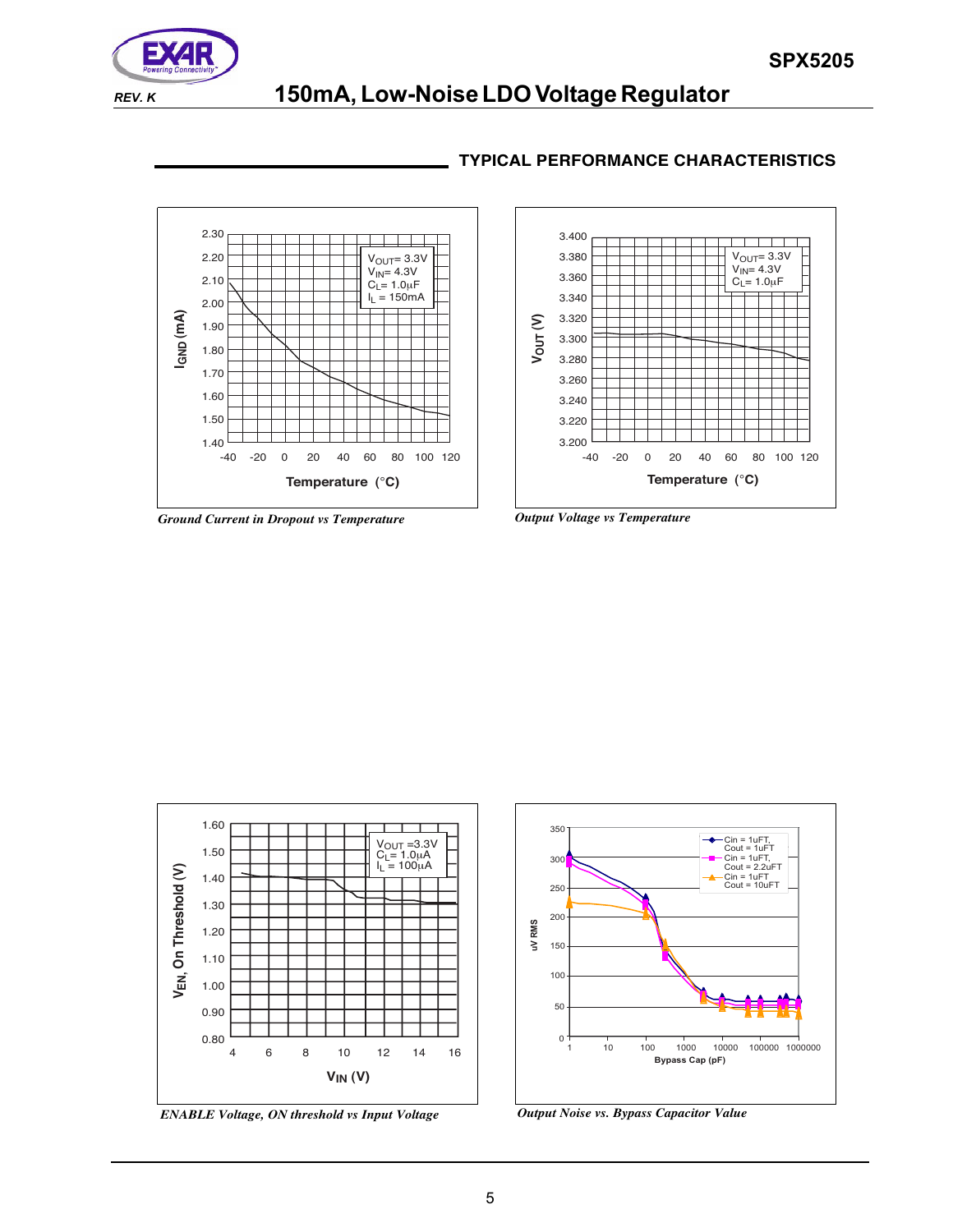

The SPX5205 requires an output capacitor for device stability. Its value depends upon the application circuit. In general, linear regulator stability decreases with higher output currents. In applications where the SPX5205 is putting out less current, a lower output capacitance may be sufficient. For example, a regulator sourcing only 10mA, requires approximately half the capacitance as the same regulator sourcing 150mA.

Bench testing is the best method for determining the proper type and value of the capacitor since the high frequency characteristics of electrolytic capacitors vary widely, depending on type and manufacturer. A high quality 2.2μF aluminum electrolytic capacitor works in most application circuits, but the same stability often can be obtained with a 1μF tantalum electrolytic.

With the SPX5205 adjustable version, the minimum value of output capacitance is a function of the output voltage. The value decreases with higher output voltages, since closed loop gain is increased.

#### **Typical Applications Circuits**

A 10nF capacitor on BYP pin will significantly reduce output noise but it may be left unconnected if the output noise is not a major concern. The SPX5205 start-up speed is inversely pro-

# **APPLICATION INFORMATION**

portional to the size of the BYP capacitor. Applications requiring a slow ramp-up of the output voltage should use a larger  $C_{\text{BYP}}$ . However, if a rapid turn-on is necessary, the BYP capacitor can be omitted.

The SPX5205's internal reference is available through the BYP pin.

The Typical Application Circuit shown on page 1 represents a SPX5205 standard application circuit. The EN (enable) pin is pulled high (>2.0V) to enable the regulator. To disable the regulator,  $EN < 0.4V$ .

The SPX5205 in Figure 1 illustrates a typical adjustable output voltage configuration. Two resistors (R1 and R2) set the output voltage. The output voltage is calculated using the formula:

$$
V_{OUT} = 1.235V x (1 + R1/R2)
$$

R2 must be  $> 10 \text{ k}\Omega$  and for best results, R2 should be between  $22 \text{ k}\Omega$  and  $47 \text{ k}\Omega$ . A capacitor placed between adjustable and ground will provide improved noise performance.



*Figure 1. Typical Adjustable Output Voltage.*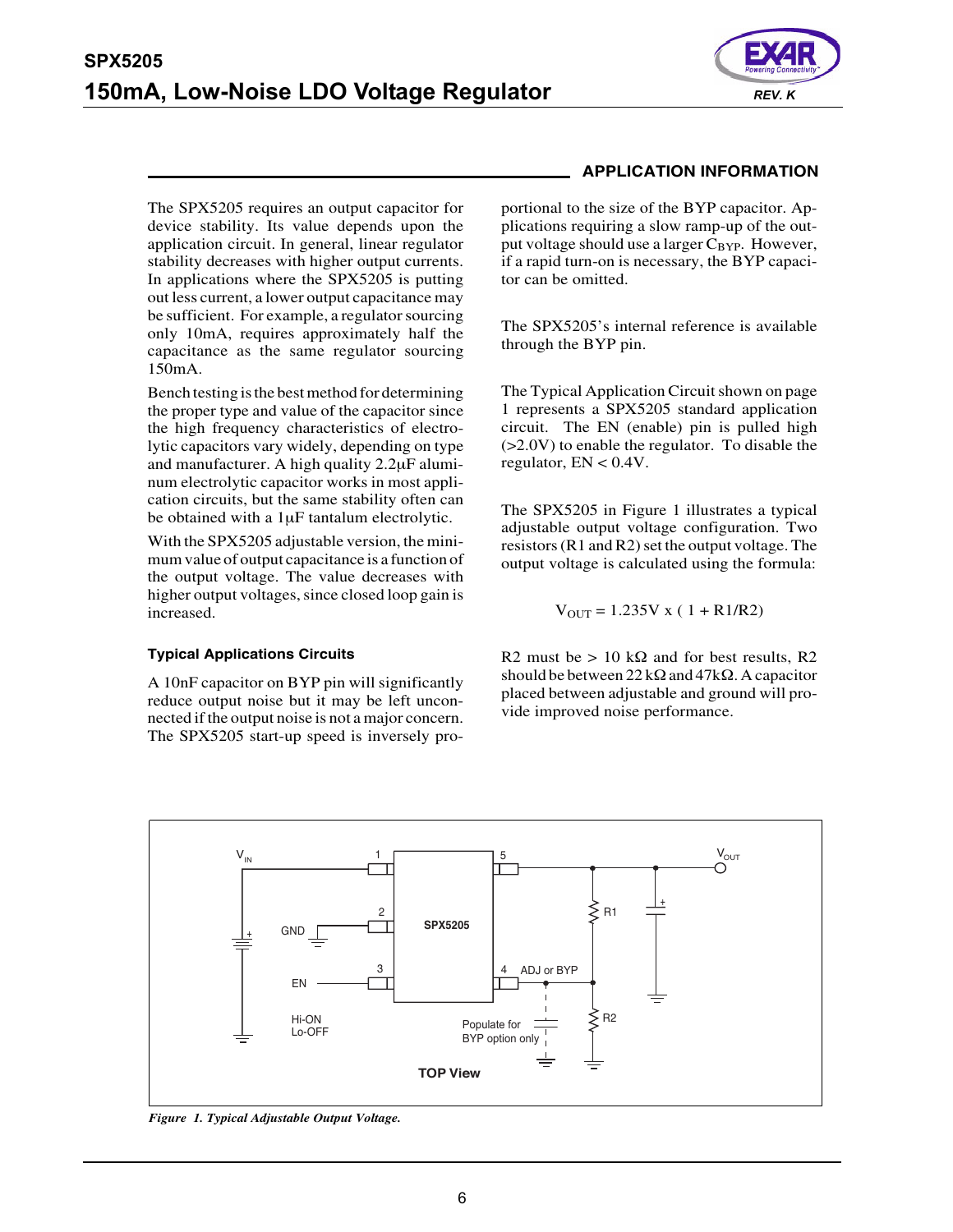